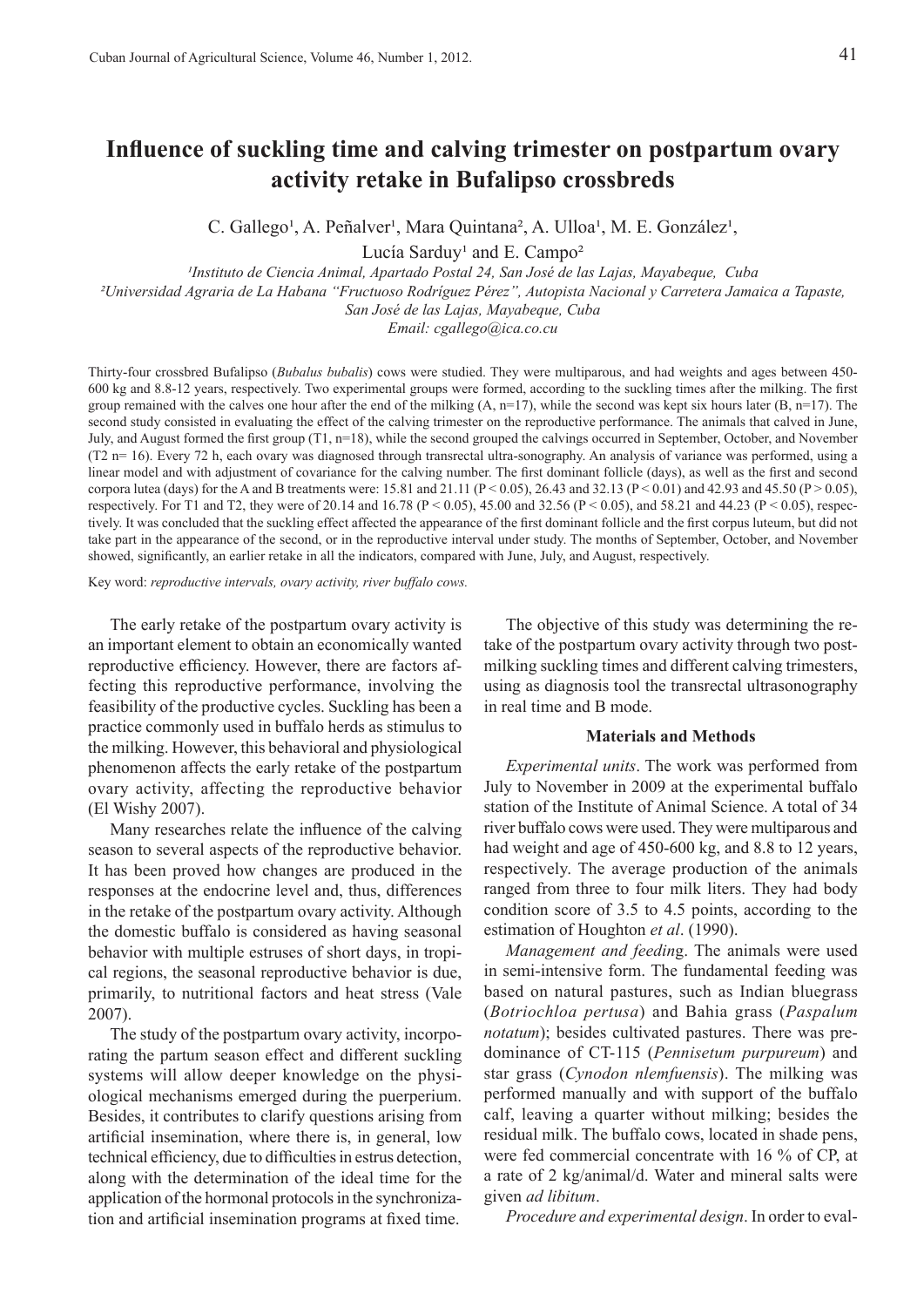uate the suckling effect, two experimental groups were formed, according to lactation time and later milking. The first group  $(A, n=17)$  remained with the calves one hour after the end of the milking, whereas the second remained for six (B, n=17). After each test time, both categories were separated and located in grazing paddocks up to the next milking.

The second effect under study for the reproductive behavior was the calving trimester. The animals with the calves during June, July, and August formed the first group (T1 n=18), whereas the second was composed of those that calved in September, October and November  $(T2, n=16)$ .

With a 72-hour interval, and since the 10 and up to 60 d postpartum, in both effects, the ovary activity was evaluated through transrectal ultrasonography, in real time and B mode (Aquila Pro, Pie Medical, Netherland), using a linear transducer of 7.5 MHz, according to the methodology of Dahiya *et al*. (2003). Throughout the study, the ecography was conducted by the same operator. The time of appearance (d) and the diameter (mm) of dominant (DF) and pre-ovulation (POF) follicles were determined, as well as the presence of corpora lutea (CL).

The follicles were classified according to their diameter, into small (<4.5 mm), middle (>4.5 mm and <8.5 mm) and large (>8.5 mm), according to Lohan *et al*. (2004). All the ovary structures visible to ultrasonography were identified and recorded based on data for later statistical processing.

An analysis of variance was conducted, using a linear model and adjustment of covariance for the calving number. The effects of treatment, calving trimester and interaction were included. The means were transformed according to the square root of the original data. The test of Duncan (1955)was applied for  $P < 0.05$ . The statistical software was INFOSTAT, version 1 (2008).

## **Results and Discussion**

Table 1 shows the performance of the early ovary activity. In both suckling systems, there were significant differences between the variables. However, there were not present in the appearance of the second corpus luteum. These results confirmed the report of DeRensis *et al*. (1993), who noted that, in time, there was gradual increment of the pulses and concentrations of the gonadotropic hormones.

In respect to the appearance of the first dominant follicle and its diameter (tables 1 and 2), the results for the A1 group agreed with those of Kozicki and Crespi (1997), who located it at the day  $14.6 \pm 6.8$ , using restricted suckling system. The interaction between the effects under study and the diameter of the first dominant follicle proved significance favoring the restricted suckling system during the calving trimester (June- July- August), which was in agreement with the studies of Lohan and Matik (2004) in restricted systems where more than 50 % of the animals had their follicles as dominant, with

|                                                           | $\frac{1}{2}$<br>Treatments                       |    |                               |             |                |              |
|-----------------------------------------------------------|---------------------------------------------------|----|-------------------------------|-------------|----------------|--------------|
| Variables                                                 | Restricted<br>suckling                            | N  | Non restricted<br>suckling    | $\mathbf n$ | $SE \pm Sig$ . | Sig.<br>Cov. |
| 1 DF (days)                                               | 3.95<br>(15.81)                                   | 17 | 4.56<br>(21.11)               | 17          | $0.13*$        | <b>NS</b>    |
| 1POF (days)                                               | 4.78<br>(23.48)<br>$\pm 0.68$                     | 13 | 5.88<br>(30.07)<br>$\pm 0.62$ | 14          | $**$           | $***$        |
| Diameter (mm)                                             | 1.27<br>$\pm 0.04$                                | 13 | 1.15<br>$\pm 0.03$            | 14          | $\ast$         | <b>NS</b>    |
| 1CL (days)                                                | 5.07<br>(26.43)<br>$\pm 0.73$                     | 13 | 6.03<br>(40.13)<br>$\pm 0.59$ | 13          | **             | $***$        |
| 2DF (days)                                                | 5.4<br>(29.63)<br>$\pm 0.16$                      | 15 | 5.93<br>(37.44)<br>$\pm 0.16$ | 16          | $\ast$         | NS           |
| Diameter (mm)                                             | 1.11<br>$\pm 0.03$                                | 15 | 0.98<br>$\pm 0.02$            | 16          | ∗              | <b>NS</b>    |
| 2POF (days)                                               | 5.88 (35)<br>$\pm 0.17$                           | 9  | 6.43(41)<br>$\pm 0.15$        | 11          | ∗              | <b>NS</b>    |
| Diameter (mm)                                             | 1.37<br>$\pm 0.04$                                | 9  | 1.22<br>$\pm 0.03$            | 11          | ∗              | <b>NS</b>    |
| $2CL$ (days)<br>$\overline{O}$ Original means $*P < 0.05$ | 6.36<br>(40.93)<br>$\pm 0.19$<br>$*$ * $P < 0.01$ | 9  | 6.66<br>(45.50)<br>$\pm 0.22$ | $\tau$      | $\ast$         | <b>NS</b>    |

Table 1. Postpartum ovary activity through different suckling systems

() Original means.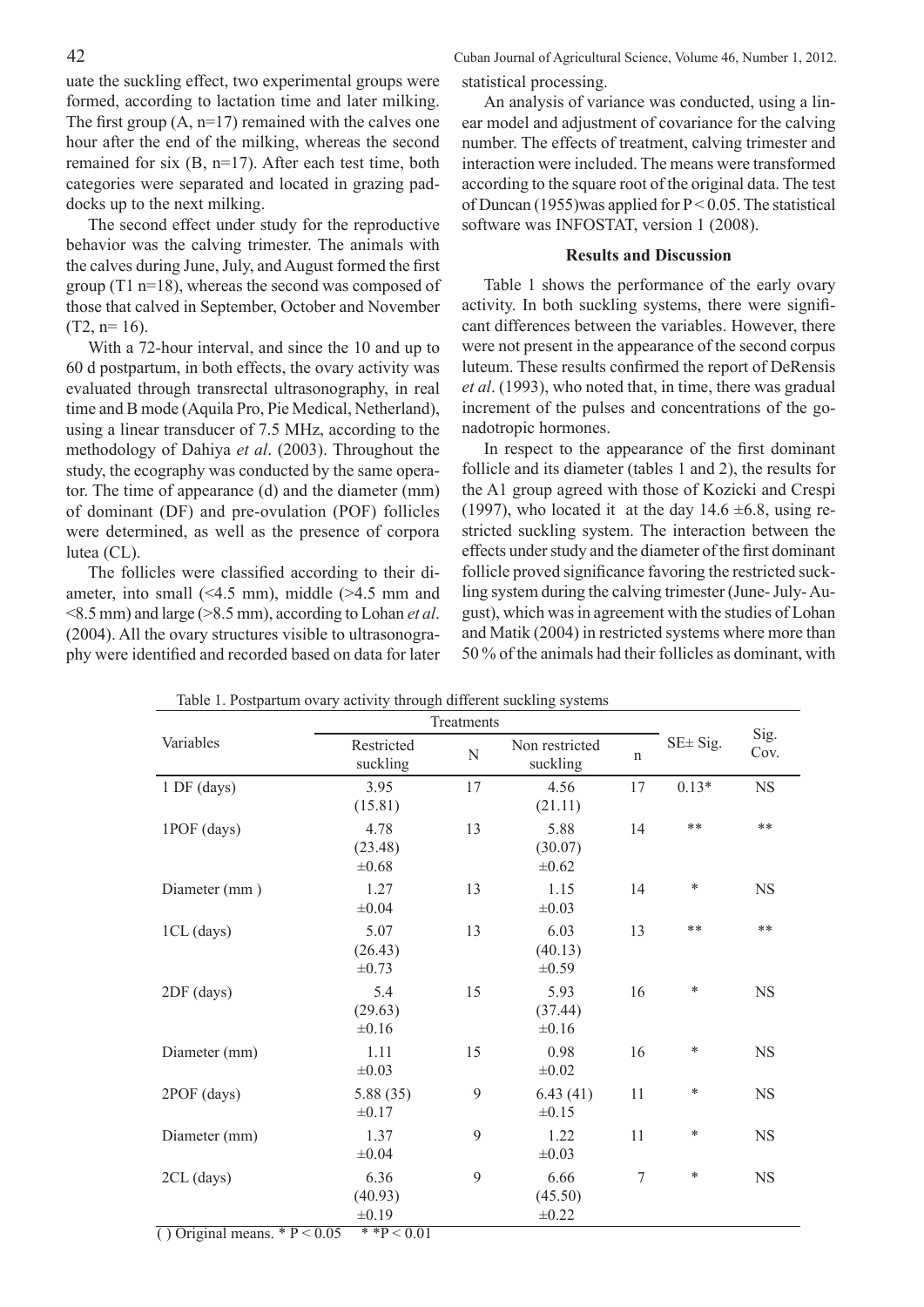diameter  $\geq 8.5$  mm, since 21 d postpartum. These values were in agreement with the mean of the animals from the A2 group. However, they were superior to those from the A1 group. Likewise, Tiwari *et al*. (1993) proved that the apperance of follicles with diameter  $\geq 10.0$  mm at 22 and 30 d, in artificial and natural rearing conditions, respectively. In the groups under test, the differences could be related to the effect of prolactin on the blood during the suckling period. It takes part negatively in the retake and early development of the postpartum ovary activity. Nevertheless, as this stimulus decreases, there is gradual rise of the hypothalamus-hypophysisgonad activity. The fit of covariance for the calving number affected significantly the appearance of the first preovulatory follicle and the first corpus luteum in both groups under study, whereas in the rest of the variables it had not effect. This also proves as in other species that younger animals, compared with adults, delayed their early postpartum ovary onset due to the need for using part of the nutrients in the finishing of the body growth

Table 2. Postpartum ovary activity through different calving season

|                                                                                                                                                                                                                                                                                                                                                                                   | Trimester              |                        |  |  |
|-----------------------------------------------------------------------------------------------------------------------------------------------------------------------------------------------------------------------------------------------------------------------------------------------------------------------------------------------------------------------------------|------------------------|------------------------|--|--|
| Treatments                                                                                                                                                                                                                                                                                                                                                                        | June-july-august       | Sep-oct-nov            |  |  |
| Restricted suckling                                                                                                                                                                                                                                                                                                                                                               | $1.07b$ (9)            | $0.92^{\mathrm{a}}(8)$ |  |  |
|                                                                                                                                                                                                                                                                                                                                                                                   | $\pm 0.03$             | $\pm 0.03$             |  |  |
| Non restricted suckling                                                                                                                                                                                                                                                                                                                                                           | $0.92^{\mathrm{a}}(9)$ | $0.95^{\rm a}$ (8)     |  |  |
|                                                                                                                                                                                                                                                                                                                                                                                   | $\pm 0.03$             | $\pm 0.03$             |  |  |
| $\bigcap$ $\bigcap$ $\bigcup$ $\bigcap$ $\bigcap$ $\bigcap$ $\bigcap$ $\bigcap$ $\bigcap$ $\bigcap$ $\bigcap$ $\bigcap$ $\bigcap$ $\bigcap$ $\bigcap$ $\bigcap$ $\bigcap$ $\bigcap$ $\bigcap$ $\bigcap$ $\bigcap$ $\bigcap$ $\bigcap$ $\bigcap$ $\bigcap$ $\bigcap$ $\bigcap$ $\bigcap$ $\bigcap$ $\bigcap$ $\bigcap$ $\bigcap$ $\bigcap$ $\bigcap$ $\bigcap$ $\bigcap$ $\bigcap$ |                        |                        |  |  |

( ) Original means

\*  $P < 0.05$  \* \* $P < 0.01$ 

Contralateral Ovary Activity of the A group



Contralateral Ovary Activity of the B group

Ipsilateral Ovary Activity of the A group



Ipsilateral Ovary Activity of the B group



SF- Small follicles, MF- Middle follicles, DF- Dominant follicles

Figure 1. Retake of the postpartum follicular activity in the ovary contralateral and ipsilateral to the gravid horn of the previous pregnancy, through different suckling periods.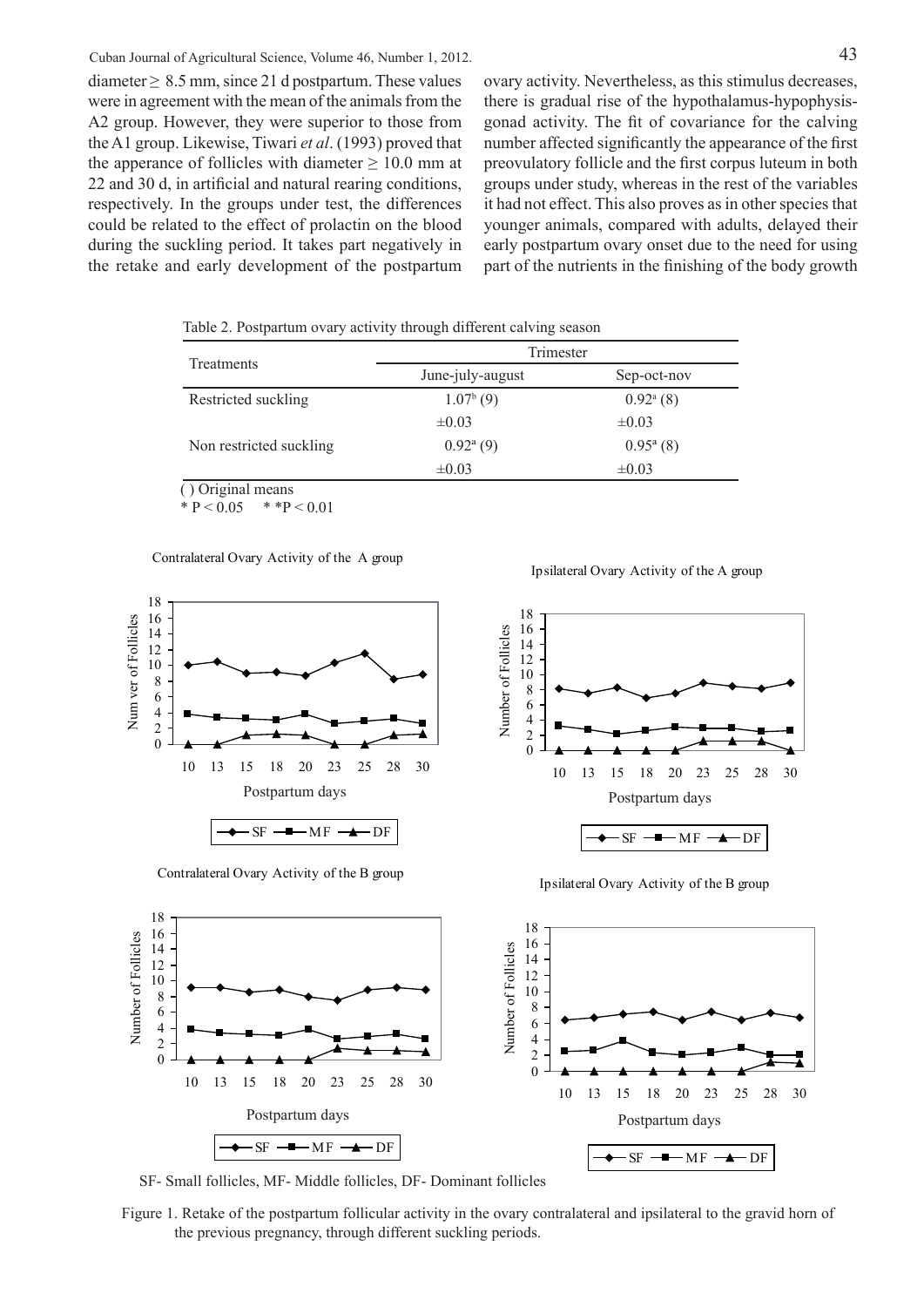In both groups, the highest follicle activity (figure 1) was in the ovary contralateral to the gravid uterine horn from the previous pregnancy. Likewise, the studies of Usmani (1992) confirmed that during the first thirty days there was higher follicle intensity. In respect to the diameter of the pre-ovulation follicles, there were differences as compared with reports by other researchers (Presicce *et al*. 2005 and Rubio *et al*. 2006), who found a diameter of 14 mm in multiparous buffalo cows, without standing calves. In general, these values could be due to the suppressing effect of the suckling, in respect to the frequency and magnitude of the pulses of the LH, main hormone affecting the final growth and ovulation of the dominant follicle.

In both suckling systems, the number of follicles recruited per each cycle of follicle growth was low, similar to Gimenes *et al*. (2009), cited by Baruselli (2010). This could account for the low super-ovulation response of this species (Chunyan *et al*. 2010). As to the first postpartum ovulation, the studies in different regions demonstrated wide variability, in aspects such as the poor nutrition, the climate, the inadequate management and the continuous suckling, among others (Campo *et al*. 2000).

In this study, 88.2 and 76.5 % of the animals, for the A1 y A2 groups, showed their first postpartum ovulation (P < 0.05) at  $26.43 \pm 5.07$  (17-45 d) and  $32.13 \pm 6.3$  (23-55d) d, respectively.

These values were within the ranges obtained by Perera *et al*. (1987) in herds managed with restricted suckling, contrary to the herds with free suckling, which had values  $\geq$  150 d. Likewise, reports of El-Wishy (2007) disagreed notably with ours. This author noted that in free suckling systems, between 34 and 49 % of the animals, started their ovary activity during the first 90 d, whereas 31 and 42 % were above 150 d.

In respect to the technologies of partial restriction or continuous suckling, the intensive production systems, with artificial rearing of the buffalo calf, enhance notably the reproductive behavior, so was proven by the works of Presicce *et al*. (2005), where 62.5 % of the buffalo cows showed the first corpus luteum at  $15.5\pm1.3$  d, with a range of 8-20 d. These records were inferior to ours, which proved the suckling effect and the endogenous opioids when releasing hypophysis gonadotropins and the early restore of the ovary activity.

Table 3 provides the average values of the follicle growth, according to the calving season. During September, October and November the first pre ovulatory follicle appears much earlier  $(P < 0.05)$ , as well as the fist corpus luteum which could be the cause for the folllicle diameter were smaller, compared with June, July and August ( $P < 0.05$ ), due to gradual postpartum recovery of the stimulant and luteinizing follicle hormones. For both variables and similar to the suckling systems under study, the fit of covariance affected significantly the calving number, which proved that regardless the calving season, this condition affected the early onset of the follicle developement.

Similar results were found by Campo (1991), who noted since the third and fourth week week, increment in the number of follicles  $\geq 0.5$  mm in the period from November to February, compared with that from May to September. This author reported some aspects, such as the temperature-humidity index (THI) and the body condition at calving, which could affect notably the postpartum ovary growth. Similarly, Capitan and Takkar (1988) found early start in winter (24 d) compared with summer (34 d). However, non-significant differences were found by Bahga *et al.* (1988), which could be due to the best feeding of these herds, in a way that the climatic effects on the reproductive behavior could be compensated.

In respect to the reproductive intervals under study, it was proven that the suckling effect, according to the times, did not affect the postpartum reproductive behavior, because there were not differences when analyzing the calving-pregnancy (CPI) and the calving-calving intervals (CCI). They were, for the A1 y A2 groups, of

| Variables      | Trimesters              |              |                        |             | $SE \pm$ | Sig.      |
|----------------|-------------------------|--------------|------------------------|-------------|----------|-----------|
|                | $J-J-A$                 | $\mathsf{n}$ | $S-O-N$                | $\mathbf n$ | Sig.     | Cov.      |
| $1 FD$ (days)  | $4.45(20.14) \pm 0.13$  | 18           | $4.06(16.78) \pm 0.13$ | 16          | $\ast$   | <b>NS</b> |
| 1 FPO (days)   | $5.78(33.59) \pm 0.62$  | 14           | $4.88(24.89) \pm 0.67$ | 13          | $***$    | $***$     |
| Diameter (mm)  | $1.26 \pm 0.04$         | 14           | $1.16 \pm 0.03$        | 13          | ∗        | <b>NS</b> |
| 1 CL (days)    | $6.23(39.00) \pm 0.58$  | 14           | $5.15(27.56) \pm 0.73$ | 12          | **       | $***$     |
| $2 FD$ (days)  | 5.83 $(34.38) \pm 0.16$ | 15           | $5.5(30.69) \pm 0.16$  | 16          | ∗        | <b>NS</b> |
| Diameter (mm)  | $1.05 \pm 0.04$         | 15           | $0.97 \pm 0.02$        | 16          | $\ast$   | <b>NS</b> |
| $2 FPO$ (days) | $6.45(41.85) \pm 0.15$  | 11           | $5.85(34.65) \pm 0.17$ | 9           | ∗        | <b>NS</b> |
| Diameter (mm)  | $1.35 \pm 0.04$         | 11           | $1.24 \pm 0.04$        | 9           | $\ast$   | <b>NS</b> |
| 2 CL (days)    | $6.79(46.21) \pm 0.17$  | 8            | $6.24(39.23) \pm 0.21$ | 8           | $0.20*$  | <b>NS</b> |

Table 3. Postpartum ovary activity in different calving seasons.

() Original means.  ${}^{*}P < 0.05$   ${}^{*}P < 0.01$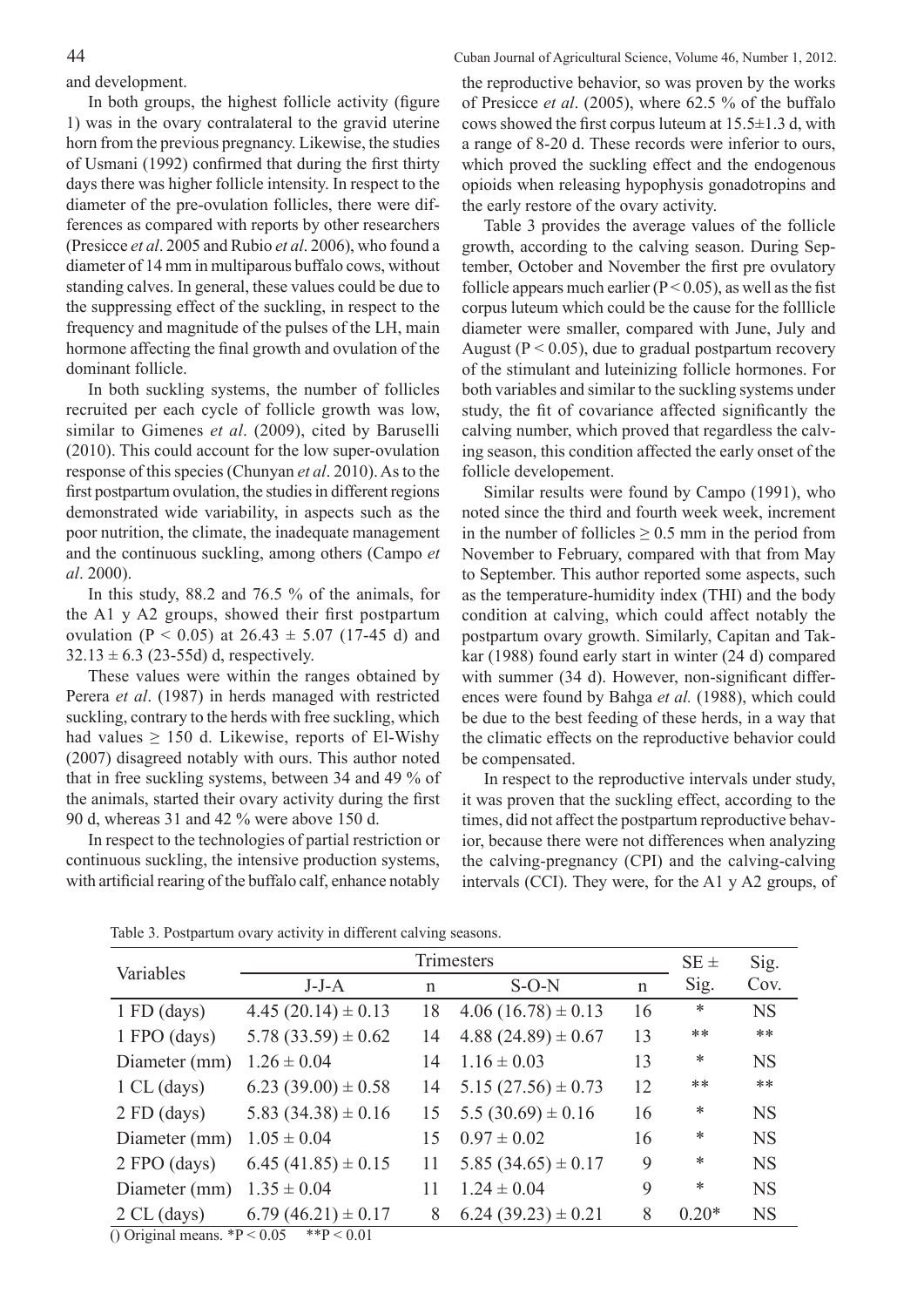

Figure 2. Reproductive intervals through different calving seasons

 $40.63\pm3.65$ ,  $42.11\pm3.86$ ,  $357.75\pm12.63$   $362.16\pm13.23$  d, respectively. In general, these values were in the range reported by Martínez (2006). Hovwever, they did not agree with those of Ramos *et al*. (2001), who found superior values. These differences could be explained by the existing conditions, because these experiments were performed in poorly drained prairies, where pasture availability and quality in respect to our medium could negatively affect the nutrition.

As to the calving trimesters and the reproductive intervals (figure 2), September, October and November showed lower values compared with June, July and August, being 42.27±4.69 and 72.82±5.96 for CPI, and  $355\pm12.33$  and  $381.43\pm13.63$  for CCI (P < 0.05). These results were in accordance with those of Campo (1991); however, they were not in correspondence with those of Méndez *et al*. (2009) in a study in the eastern region of Cuba, where the best reproductive behavior was in the animals that calved in the june-july-august trimester. This could be, mainly, due to the environmental conditions, specifically those related to the rainfall levels and the forage availability during the rainy season, which in our region occurs with higher intensity and length. This permits that from September to November other factors may be associated, such as the fall in temperature, relative humidity and light hours. Besides, the last pregnancy trimester flows with superior feeding, and the calving occurs with better body condition of the cows. These conditions were in correspondence with Arias *et al*. (2006), who stated that buffalo cows with good management and feeding have an early retake of the ovary activity.

In respect to the detection of the second corpus luteum and its relation to the suckling effect and the year trimester (table 1 and 2), they agreed with the average values of the calving-pregnancy period, which confirmed that most of the animals were born during this stage. This

proved the excellent behavior and adaptation degree of this species. In general, the CCI, for each treatment, was between 13 and 14 months, period in which it is considered efficient, in climatic conditions similar to those of this study (Albuquerque 2010).

It was concluded that the suckling effect on the systems under study did not affect the early retake of the postpartum follicular growth, as well as on the diameter of the dominant and pre-ovulation follicles. Nevertheless, it had no consequences on the appearance of the second corpus luteum or on the reproductive intervals under study. In respect to the calving trimester, there were differences favoring the September-october-november trimester, as to the retake of the ovary activity, as well as to the presence of the first and the second corpora lutea, besides the calving-calving and calvingpregnancy reproductive intervals, compared with the june-july-august trimester. Further research is recommended to attain deeper knowledge on aspects related to the management of this species and the climatic effects that may influence the productive behavior.

### **Acknowledgements**

Thanks are due to the staff of the buffalo farm of the Institute of Animal Science for its support and collaboration in these studies.

## **References**

- Albuquerque, F.S.A. 2010. Calving interval in water buffaloes Murrah in Zona da Mata de Pernambuco. 9th Buffalo Congress. Buenos Aires. Argentina. p. 1-3
- Arias, Y., Betancourt, M. & Mitat, A. 2006. Influencia de la época de parto y región en algunos indicadores reproductivos del búfalo de agua (*Bubalus bubalis*)en el territorio oriental de Cuba. Simposio de Búfalos de las Américas. 232 pp.
- Bahga, C. S., Gangwar, P. C. & Capitan, S.S. 1988. Effect of season and some lactation parameters on the rate of uterine